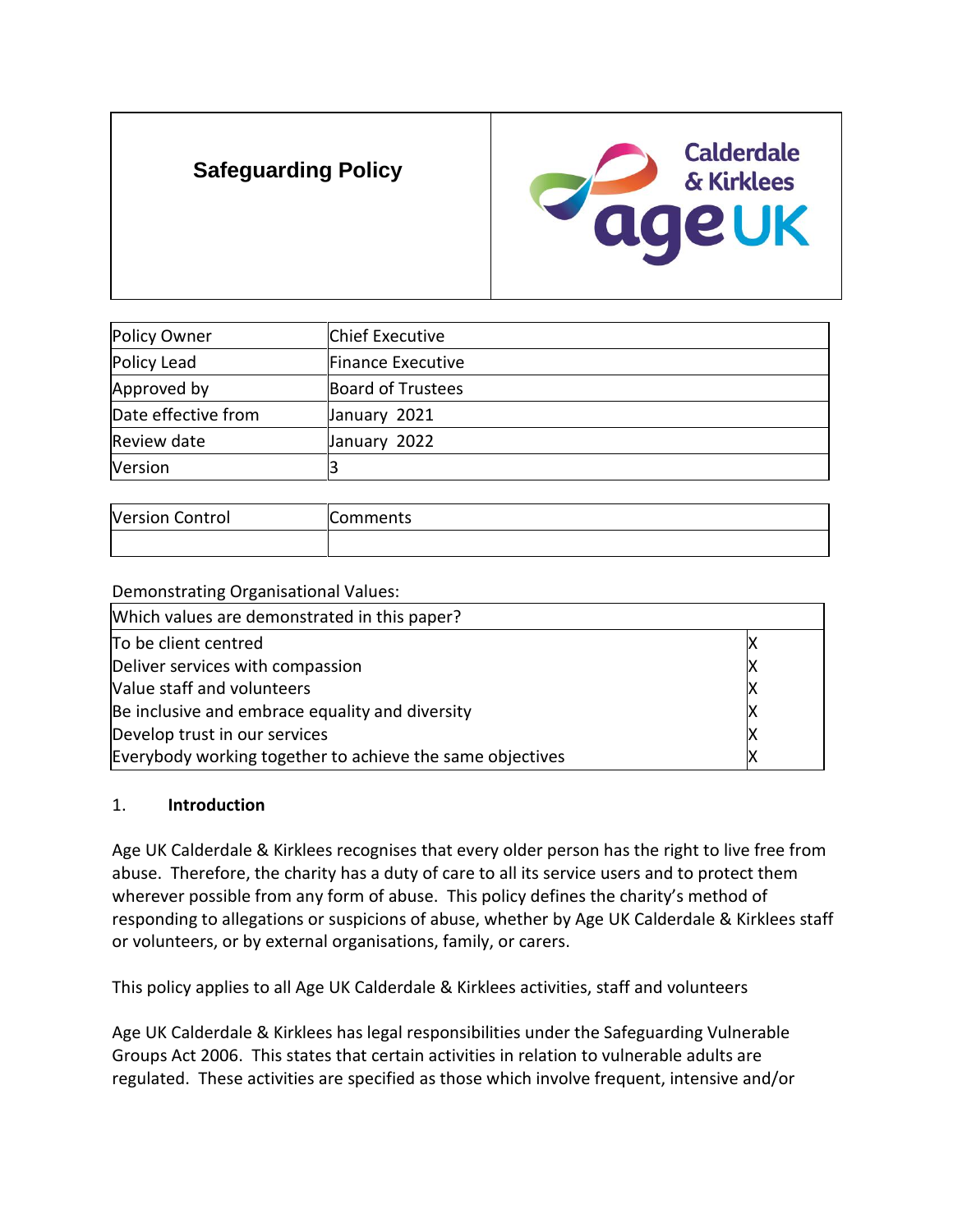overnight contact including training, care, supervision, advice, treatment and transportation of vulnerable adults.

Age UK Calderdale & Kirklees completes Disclosure and Barring Service checks when recruiting staff for roles which will be, or volunteers who will be in regular contact with vulnerable older people. Age UK Calderdale & Kirklees is also required to make a referral to the Local Authority Adults Safeguarding Board whenever a worker or volunteer is reasonably considered to be guilty of misconduct that has harmed a vulnerable adult, or placed such a person at risk of harm. Referrals must also be considered if staff or volunteers suspect a client to be at risk from a family member, carer, etc., external to our organisation.

# 2. **Purpose**

The policy is designed to:

- provide mechanisms to help safeguard older people from abuse and/or exploitation.
- provide a framework for effective working.
- reduce and prevent incidences of abuse.
- respond quickly and sensitively to suspicions or disclosed incidents of abuse.
- ensure that abuse of a client does not occur as a result, either directly or indirectly, of any of the services offered by Age UK Calderdale & Kirklees.
- increase awareness of issues concerning the abuse of older people
- provide a process for staff who have issues of concern with respect to suspected, disclosed or observed abuse.
- ensure that older people are empowered to speak out for themselves.

## 3. **Responsibilities**

The Chief Executive Officer has overall responsibility for ensuring the effective implementation of Age UK Calderdale & Kirklees' Safeguarding Policy. The Chief Executive will fulfil, or will delegate tasks to fulfil, the following responsibilities:

- Ensure that all information in respect of safeguarding vulnerable adults is stored securely.
- Provide support to colleagues wherever practicable to discuss any queries, prior to, during and after a Safeguarding Adult Protection concern.
- Oversee training and specialist support for Age UK Calderdale & Kirklees staff and volunteers.
- Age UK Calderdale & Kirklees Executives will report to the statutory authorities cases of abuse, will document all actions, conversations and reasons for decisions made.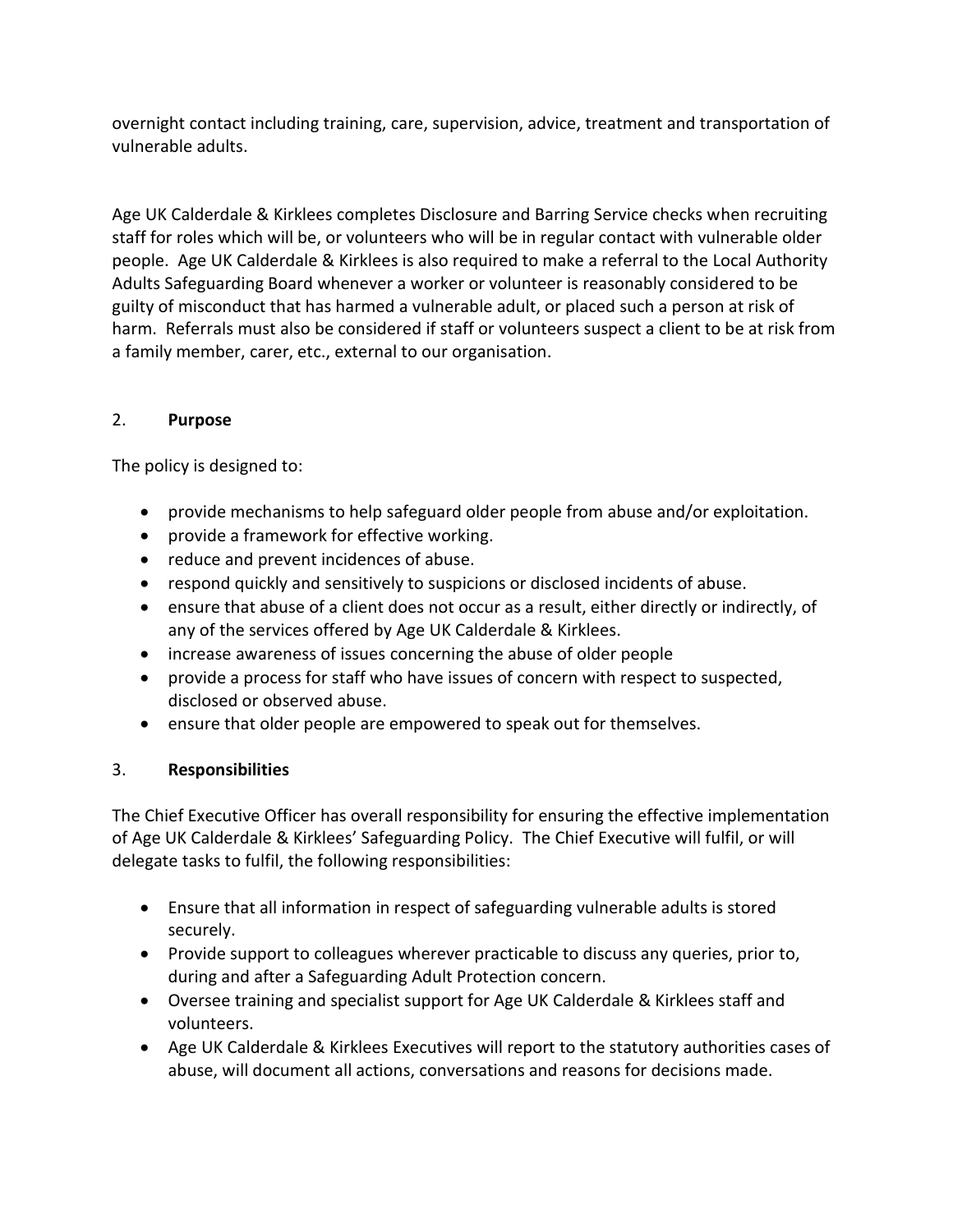• Ensure that all team members, paid and volunteers, are familiar with the Safeguarding Policy and Procedures

#### 4. **What is abuse?**

Abuse can take many forms. It might be:

- something that happens once or repeatedly
- a deliberate act or something that was unintentional, perhaps due to a lack of understanding
- a crime

There are many different kinds of abuse, these are just examples:

**Physical abuse**, such as being hit, kicked, being locked in a room or inappropriate restraint;

**Sexual abuse**, such as being made to take part in a sexual activity when the adult has not, or is not able to give their consent;

**Psychological abuse**, such as being shouted at, ridiculed or bullied, as well as being made to feel frightened;

**Financial or material abuse**, such as stealing someone's money or belongings, or misusing them for someone else's benefit;

**Neglect** involves the failure to provide care or support which results in someone being harmed;

**Discriminatory abuse** involves treatment or harassment based on age, gender, sexuality, disability, race or religious belief;

**Modern slavery** includes human trafficking, forced labour and domestic servitude;

If any of these forms of abuse are caused by an organisation, it is sometimes called **organisational abuse**.

When abuse occurs between partners or by a family member, it is often called **domestic violence and abuse**.

**Self-neglect** covers a wide range of behaviours, such as neglecting to care for one's personal hygiene, health or surroundings and includes behaviours such as hoarding.

A safeguarding response in relation to self-neglect may be appropriate where a person is declining assistance in relation to their care and support needs and the impact of their decision has, or is likely to have, a substantial impact on their overall individual wellbeing.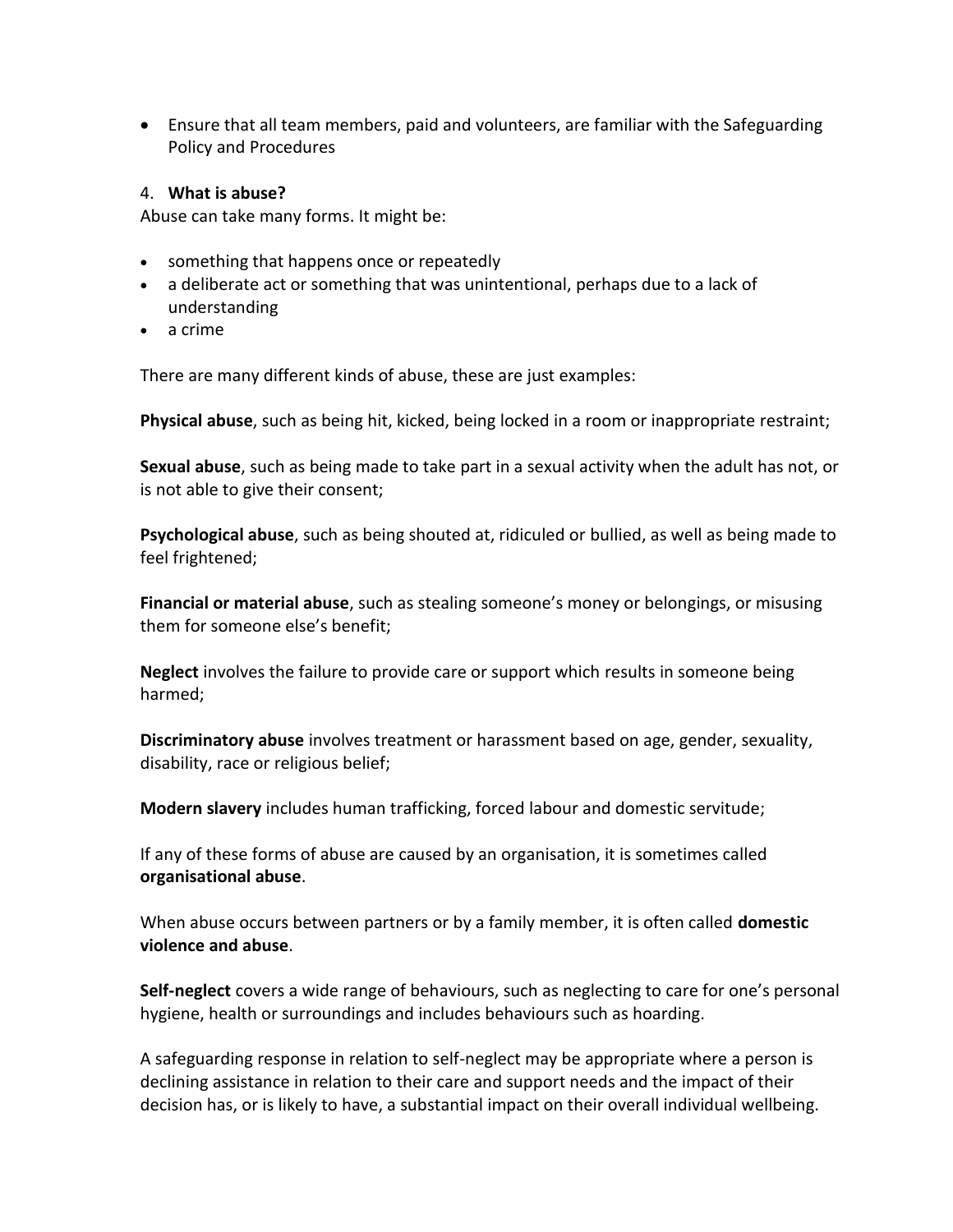#### **5. Action to be taken when abuse is known about or suspected**

In order to simplify reporting a safeguarding issue, a Safeguarding Officer will be appointed at all sites. The officer will be qualified to Safeguarding Level 2 and will attend a safeguarding meeting every month to discuss any safeguarding issues or improvements to procedures. Notices will be displayed at all sites with details of the Safeguarding lead and the relevant Safeguarding Officer.

**Alerting.** Where an incident of concern is disclosed, suspected or witnessed, the person receiving the information must record as much detail as possible of what they know. They should notify their line manager as soon as practicable, both verbally and in a written document. Any person can raise their concerns with the local authority [\(gatewaytocare@kirklees.gov.uk](mailto:gatewaytocare@kirklees.gov.uk) or [gatewaytocare@calderdale.gov.uk](mailto:gatewaytocare@calderdale.gov.uk) . This means that the adult experiencing abuse or neglect can raise the concern themselves, but so can their friends, family members, unpaid carers, other members of the public, paid carers, professionals and organisations.

**Reporting.** When a concern of abuse has been raised, a member of the team is to discuss the issue with the person who raised the concern, in order to ascertain the particular circumstance of the incident. The Executive will then decide whether to make a report directly to the relevant local authority adult protection team (or equivalent) in accordance with Safeguarding Adults West and North Yorkshire Multi-Agency Policy and Procedures.

*(The Safeguarding Officer can consult with the Safeguarding lead person as a part of the decision-making process – Anthony Flowers, Trustee).*

Where suspected abuse is alleged to be malpractice by a staff member or volunteer, the whistle-blowing policy or internal disciplinary procedure will be invoked.

#### **6. Confidentiality & Consent**

A duty of confidence arises when sensitive personal information is obtained and / or recorded in circumstances where it is reasonable for the subject of their information to expect that the information will be held in confidence. Adults at risk provide sensitive information and have a right to expect that the information that they directly provide and information obtained from others will be treated respectfully and that their privacy will be maintained. challenges of working within the boundaries of confidentiality should not impede taking appropriate action. Whenever possible, informed consent to the sharing of information should be obtained. However - Emergency or life-threatening situations may warrant the sharing of relevant information with the relevant emergency services without consent. The law does not prevent the sharing of sensitive, personal information within organisations. If the information is confidential, but there is a safeguarding concern, sharing it may be justified. The law does not prevent the sharing